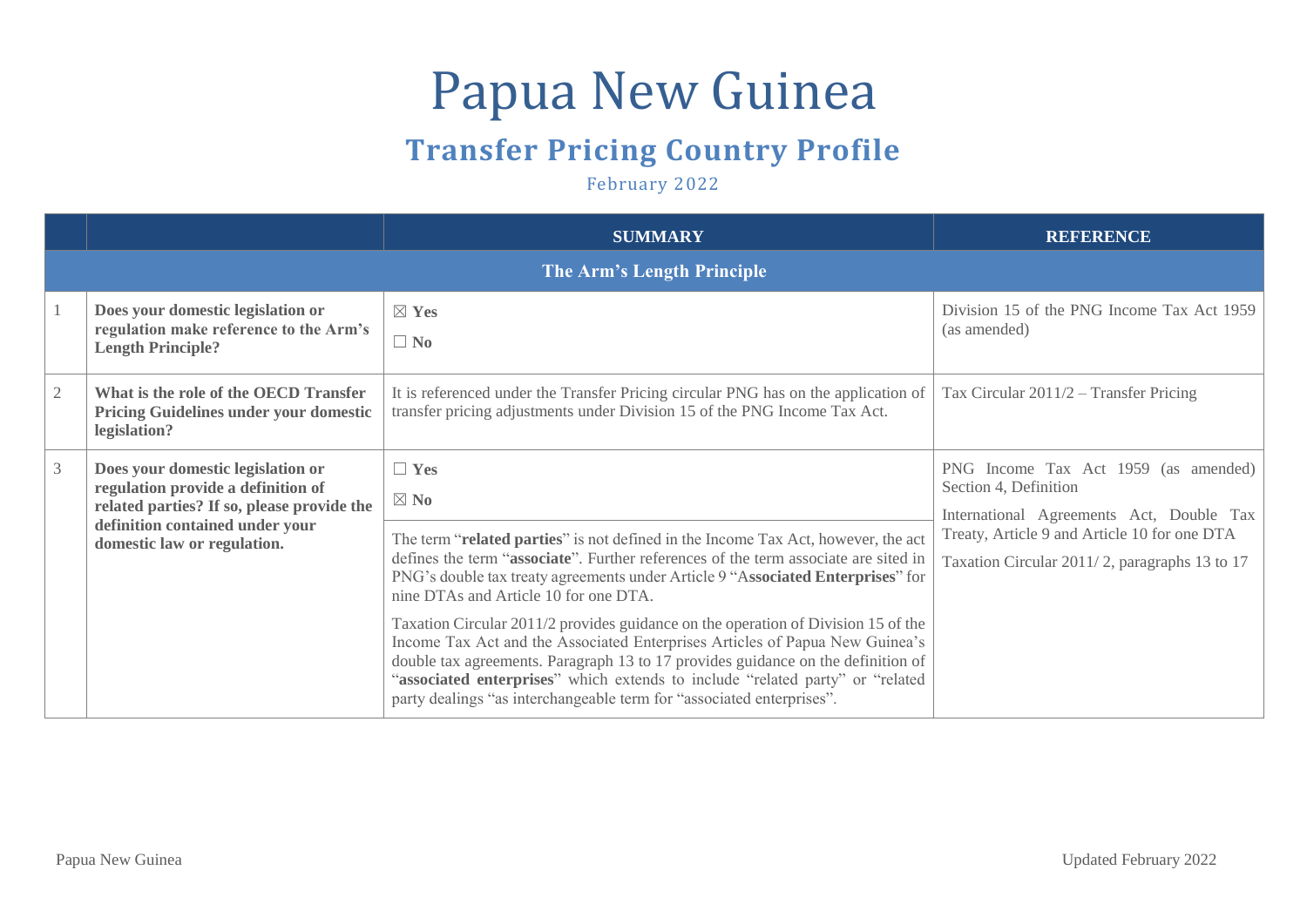| <b>Transfer Pricing Methods</b> |                                                                                                                                                                   |                                                                                                                                                                                                                                                                                                                                                                                            |                              |                                           |              |                                                                      |                 |                                                                                                                                                                                                                                 |  |                                               |
|---------------------------------|-------------------------------------------------------------------------------------------------------------------------------------------------------------------|--------------------------------------------------------------------------------------------------------------------------------------------------------------------------------------------------------------------------------------------------------------------------------------------------------------------------------------------------------------------------------------------|------------------------------|-------------------------------------------|--------------|----------------------------------------------------------------------|-----------------|---------------------------------------------------------------------------------------------------------------------------------------------------------------------------------------------------------------------------------|--|-----------------------------------------------|
| 4                               | Does your domestic legislation provide<br>for transfer pricing methods to be used<br>in respect of transactions between                                           |                                                                                                                                                                                                                                                                                                                                                                                            | $\Box$ Yes<br>$\boxtimes$ No |                                           |              |                                                                      |                 |                                                                                                                                                                                                                                 |  | Taxation Circular 2011/2, paragraphs 80 to 89 |
|                                 | related parties?                                                                                                                                                  |                                                                                                                                                                                                                                                                                                                                                                                            |                              |                                           |              | If affirmative, please check those provided for in your legislation: |                 |                                                                                                                                                                                                                                 |  |                                               |
|                                 |                                                                                                                                                                   |                                                                                                                                                                                                                                                                                                                                                                                            | <b>CUP</b>                   | Resale<br>Price                           | Cost<br>Plus | <b>TNMM</b>                                                          | Profit<br>Split | Other (If so,<br>please describe)                                                                                                                                                                                               |  |                                               |
|                                 |                                                                                                                                                                   |                                                                                                                                                                                                                                                                                                                                                                                            | $\Box$                       | $\Box$                                    | $\Box$       | $\Box$                                                               | $\Box$          | $\Box$                                                                                                                                                                                                                          |  |                                               |
|                                 |                                                                                                                                                                   |                                                                                                                                                                                                                                                                                                                                                                                            | pricing methods.             |                                           |              |                                                                      |                 | Taxation Circular 2011/2 provides guidance on acceptable methods for<br>determining an arm's length price. The Commissioner General endorsees the<br>CUP, Resale Price, Cost Plus, TNMM and Profit Split as acceptable transfer |  |                                               |
| $\mathfrak s$                   | Which criterion is used in your<br>jurisdiction for the application of                                                                                            | Please check all that apply:<br>$\Box$ Hierarchy of methods                                                                                                                                                                                                                                                                                                                                |                              |                                           |              |                                                                      |                 |                                                                                                                                                                                                                                 |  | Taxation Circular 2011/2, paragraph 89        |
|                                 | transfer pricing methods?                                                                                                                                         | $\boxtimes$ Most appropriate method                                                                                                                                                                                                                                                                                                                                                        |                              |                                           |              |                                                                      |                 |                                                                                                                                                                                                                                 |  |                                               |
|                                 |                                                                                                                                                                   | $\Box$ Other (if so, please explain)                                                                                                                                                                                                                                                                                                                                                       |                              |                                           |              |                                                                      |                 |                                                                                                                                                                                                                                 |  |                                               |
|                                 |                                                                                                                                                                   | Paragraph 89 of the Taxation Circular 2011/2 endorses the use of the most<br>appropriate method for the transfer pricing analysis. The Commissioner General<br>would generally seek to use the most appropriate method in a given case depending<br>on the facts and circumstances of the case and the extent and reliability of<br>information on which to base a comparability analysis. |                              |                                           |              |                                                                      |                 |                                                                                                                                                                                                                                 |  |                                               |
| 6                               | If your domestic legislation or<br>regulations contain specific guidance on<br>commodity transactions, indicate which<br>of the following approaches is followed. |                                                                                                                                                                                                                                                                                                                                                                                            |                              |                                           |              | paragraphs 2.18-2.22 of the TPG is followed.                         |                 | $\Box$ For controlled transactions involving commodities, the guidance contained in                                                                                                                                             |  |                                               |
|                                 |                                                                                                                                                                   |                                                                                                                                                                                                                                                                                                                                                                                            |                              |                                           |              | transactions involving commodities (if so, please explain)           |                 | $\Box$ Domestic legislation mandates the use of a specific method for controlled                                                                                                                                                |  |                                               |
|                                 |                                                                                                                                                                   |                                                                                                                                                                                                                                                                                                                                                                                            |                              | $\boxtimes$ Other (if so, please explain) |              |                                                                      |                 |                                                                                                                                                                                                                                 |  |                                               |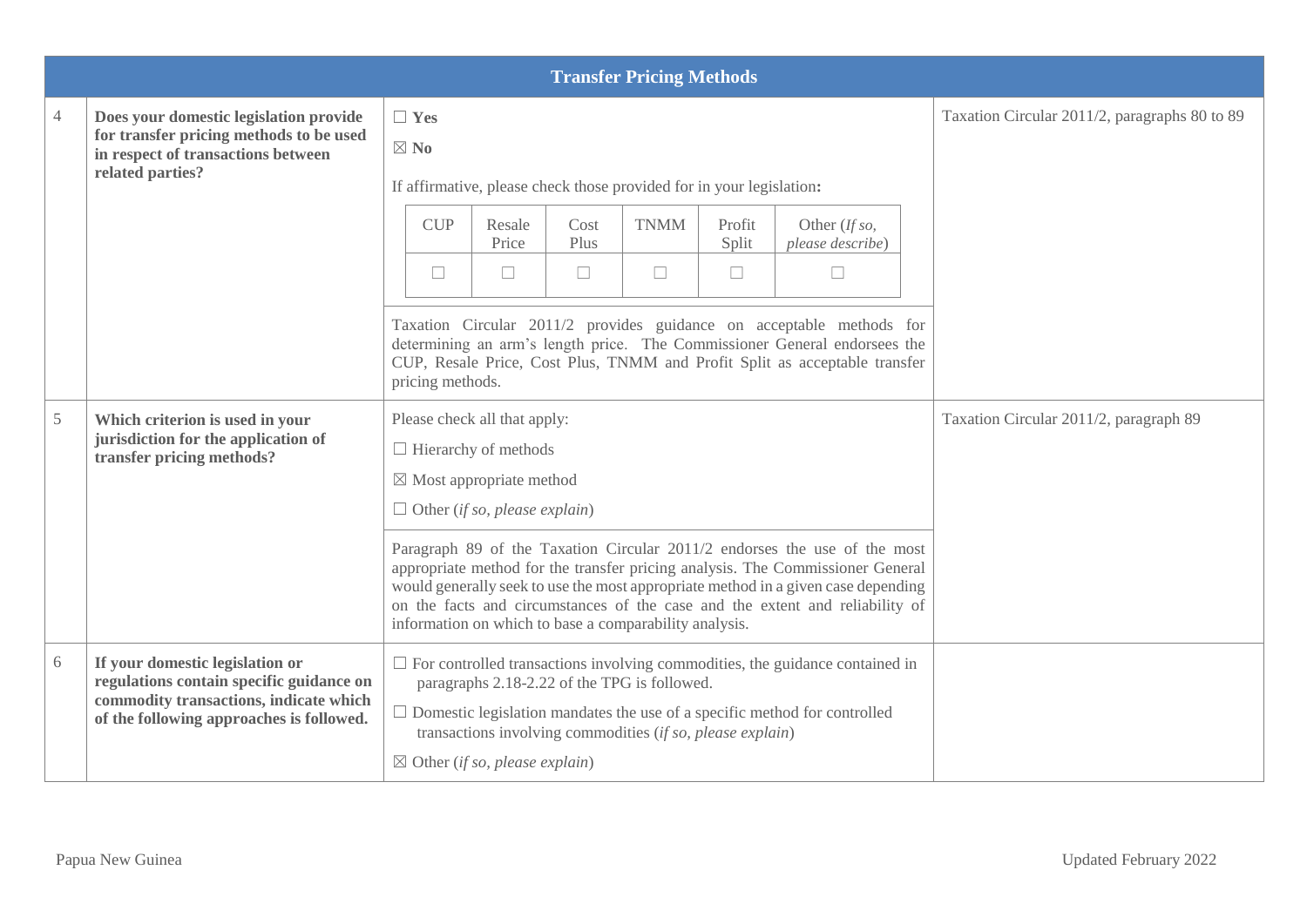|        | <b>Comparability Analysis</b>                                                                                                                            |                                              |                                                                                      |  |  |  |
|--------|----------------------------------------------------------------------------------------------------------------------------------------------------------|----------------------------------------------|--------------------------------------------------------------------------------------|--|--|--|
| $\tau$ | Does your jurisdiction follow (or largely<br>follow) the guidance on comparability<br>analysis outlined in Chapter III of the<br>TPG?                    | $\boxtimes$ Yes<br>$\Box$ No                 |                                                                                      |  |  |  |
| 8      | Is there a preference in your<br>jurisdiction for domestic comparables<br>over foreign comparables?                                                      | $\Box$ Yes<br>$\boxtimes$ No                 |                                                                                      |  |  |  |
| 9      | Does your tax administration use secret<br>comparables for transfer pricing<br>assessment purposes?                                                      | $\boxtimes$ Yes<br>$\Box$ No<br>TP Catalyst. |                                                                                      |  |  |  |
| 10     | Does your legislation allow or require<br>the use of an arm's length range and/or<br>statistical measure for determining<br>arm's length remuneration?   | $\boxtimes$ Yes<br>$\Box$ No                 |                                                                                      |  |  |  |
| 11     | Are comparability adjustments<br>required under your domestic<br>legislation or regulations?                                                             | $\boxtimes$ Yes<br>$\Box$ No                 | PNG Income Tax Act 1959 (as amended),<br>Division 15, section 197D, subsection $1-4$ |  |  |  |
|        | <b>Intangible Property</b>                                                                                                                               |                                              |                                                                                      |  |  |  |
| 12     | Does your domestic legislation or<br>regulations contain guidance specific to<br>the pricing of controlled transactions<br>involving intangibles?        | $\Box$ Yes<br>$\boxtimes$ No                 | PNG Income Tax Act 1959 (as amended),<br>Division 15, section $197A - 197G$          |  |  |  |
| 13     | Does your domestic legislation or<br>regulation provide for transfer pricing<br>rules or special measures regarding<br>hard-to-value intangibles (HTVI)? | $\Box$ Yes<br>$\boxtimes$ No                 |                                                                                      |  |  |  |
| 14     | Are there any other rules outside<br>transfer pricing rules that are relevant                                                                            | $\Box$ Yes<br>$\boxtimes$ No                 |                                                                                      |  |  |  |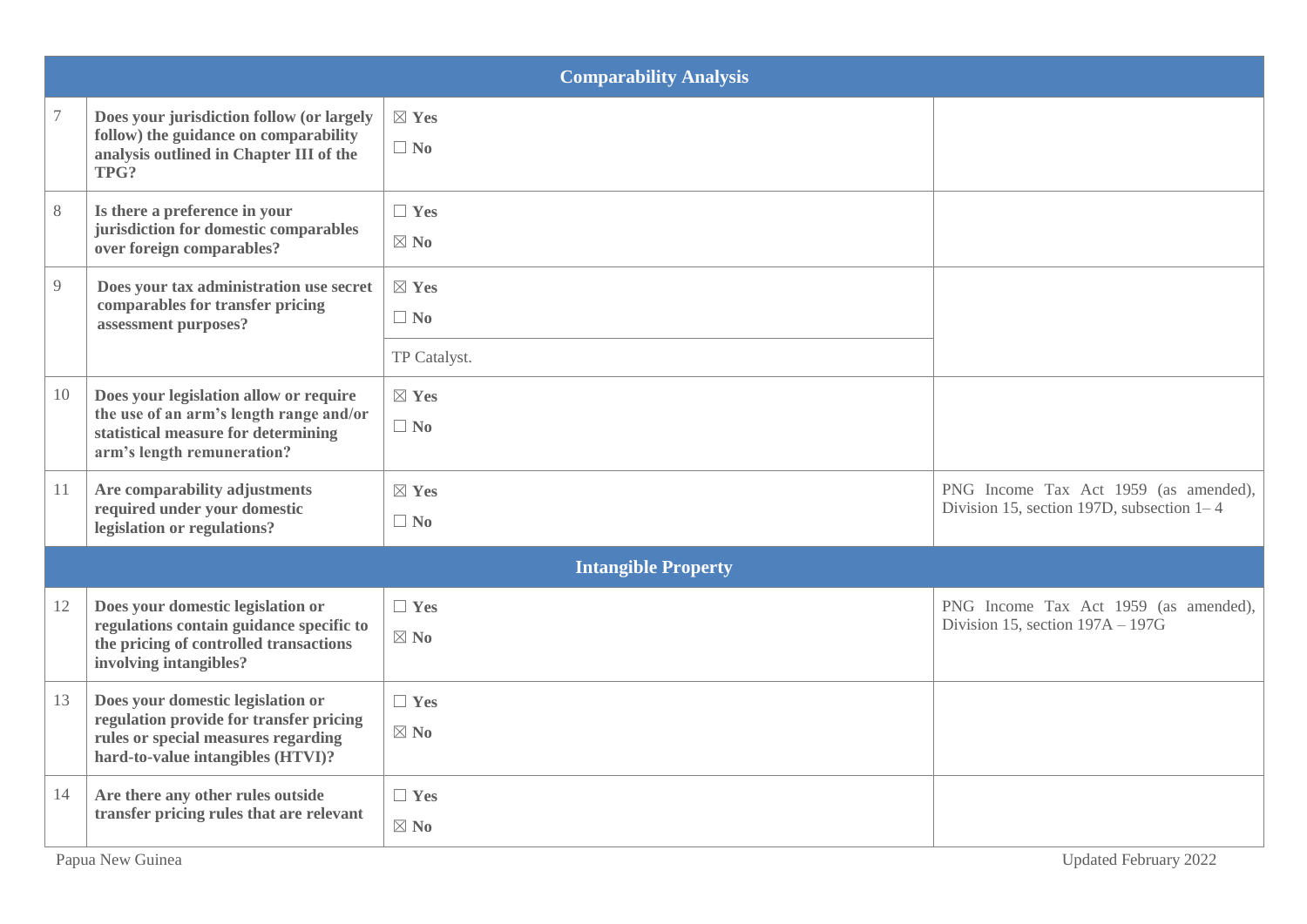|    | for the tax treatment of transactions<br>involving intangibles?                                                                                                                                                                                                                                                     | The Commissioner General considers the guidance provided in the OECD Transfer<br>Pricing Guidelines relevant and recommends that taxpayers follow such guidance. |                                                                                                                                                                                                                                                                              |  |  |  |
|----|---------------------------------------------------------------------------------------------------------------------------------------------------------------------------------------------------------------------------------------------------------------------------------------------------------------------|------------------------------------------------------------------------------------------------------------------------------------------------------------------|------------------------------------------------------------------------------------------------------------------------------------------------------------------------------------------------------------------------------------------------------------------------------|--|--|--|
|    |                                                                                                                                                                                                                                                                                                                     |                                                                                                                                                                  |                                                                                                                                                                                                                                                                              |  |  |  |
| 15 | Does your domestic legislation or<br>regulations provide guidance specific to<br>intra-group services transactions?                                                                                                                                                                                                 | $\boxtimes$ Yes<br>$\Box$ No<br>Additional guidelines are provided in the Taxation Circular 2011/2 on Transfer<br>Pricing.                                       | PNG Income Tax Act 1959 (as amended),<br>Division 15, section $197A - 197G$ .<br>PNG Income Tax Act 1959 (as amended),<br>Section 68AD, sub-section 1–4 and Division 10,<br>sub-division A, Section 155M, sub-section 1-5<br>Taxation Circular 2011/2, paragraphs 244 to 248 |  |  |  |
| 16 | Do you have any simplified approach<br>for low value-adding intra-group<br>services?                                                                                                                                                                                                                                | $\boxtimes$ Yes<br>$\Box$ No                                                                                                                                     | Specific provision on Management fees in the<br>PNG Income Tax Act 1959 provides a cap on<br>limiting the deduction                                                                                                                                                          |  |  |  |
| 17 | Are there any other rules outside<br>transfer pricing rules that are relevant<br>for the tax treatment of transactions<br>involving services?                                                                                                                                                                       | $\boxtimes$ Yes<br>$\Box$ No<br>PNG Income Tax Act 1959 contains a cap of 2% on turnover for the deductibility<br>of management fees between related parties.    | Specific provision on Management fees in the<br>PNG Income Tax Act 1959 provides a cap on<br>limiting the deduction                                                                                                                                                          |  |  |  |
|    | <b>Financial Transactions</b>                                                                                                                                                                                                                                                                                       |                                                                                                                                                                  |                                                                                                                                                                                                                                                                              |  |  |  |
| 18 | [NEW] Does your domestic legislation<br>or regulations provide guidance specific<br>to financial transactions?                                                                                                                                                                                                      | $\boxtimes$ Yes<br>$\Box$ No                                                                                                                                     | PNG Income Tax Act 1959 (as amended),<br>section 68AF limit on interest deductions (thin<br>cap rules)                                                                                                                                                                       |  |  |  |
| 19 | [NEW] Are there any other rules<br>outside transfer pricing rules that are<br>relevant for the tax treatment of<br>financial transactions?(e.g. whether your<br>jurisdiction has implemented the measures<br>in BEPS Action 4 to limit interest<br>deductions and other financial payments<br>or any similar rules) | $\boxtimes$ Yes<br>$\Box$ No                                                                                                                                     | PNG Income Tax Act 1959 (as amended),<br>Division 15, section $197A - 197G$<br>Division 3, section $68AF(1)$ – section $68AF(6)$<br>- Thin capitalisation<br>Division 10, sub-division A, section $155H(2)$ –<br>Thin capitalisation                                         |  |  |  |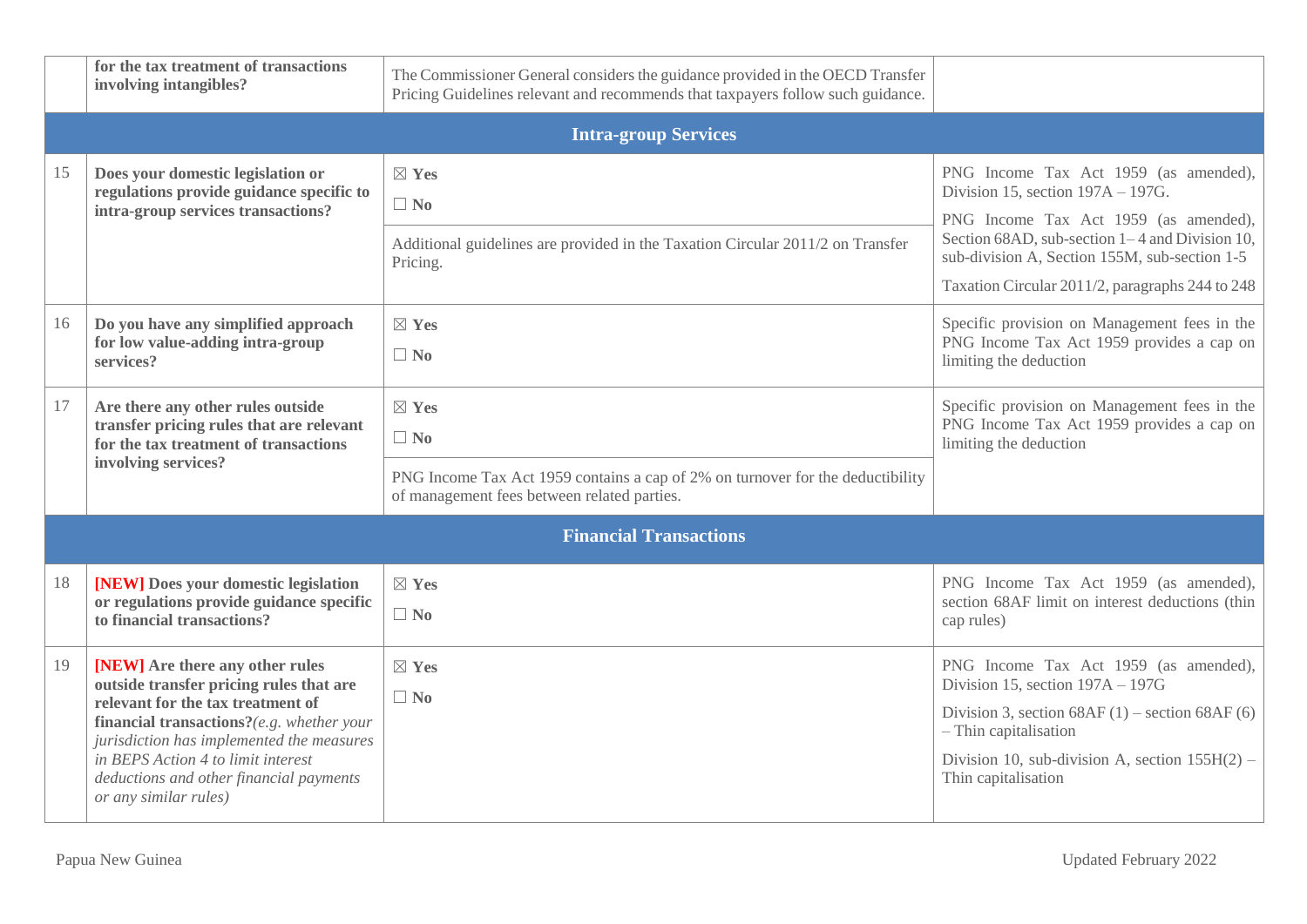|    | <b>Cost Contribution Agreements</b>                                                                                                                                           |                                                                                                                                                                                                                                                                                                                                                                                                                                                                                                                                                                                                                                                                       |                                                                                                                                                                                                                                                                                                                                                      |  |  |  |  |
|----|-------------------------------------------------------------------------------------------------------------------------------------------------------------------------------|-----------------------------------------------------------------------------------------------------------------------------------------------------------------------------------------------------------------------------------------------------------------------------------------------------------------------------------------------------------------------------------------------------------------------------------------------------------------------------------------------------------------------------------------------------------------------------------------------------------------------------------------------------------------------|------------------------------------------------------------------------------------------------------------------------------------------------------------------------------------------------------------------------------------------------------------------------------------------------------------------------------------------------------|--|--|--|--|
| 20 | Does your jurisdiction have legislation<br>or regulations on cost contribution<br>agreements?                                                                                 | $\boxtimes$ Yes<br>$\Box$ No<br>PNG general income tax legislation applies to cost contribution agreements and<br>supporting guidance referencing the OECD TPG is provided in the Taxation<br>Circular 2011/2.                                                                                                                                                                                                                                                                                                                                                                                                                                                        | PNG Income Tax Act 1959 (as amended),<br>Division 15, section 197A - 197G<br>Taxation Circular 2011/2 Transfer Pricing<br>guidance on interpretation of Division 15,<br>paragraph 249                                                                                                                                                                |  |  |  |  |
|    |                                                                                                                                                                               | <b>Transfer Pricing Documentation</b>                                                                                                                                                                                                                                                                                                                                                                                                                                                                                                                                                                                                                                 |                                                                                                                                                                                                                                                                                                                                                      |  |  |  |  |
| 21 | Does your legislation or regulations<br>require the taxpayer to prepare transfer<br>pricing documentation?                                                                    | $\boxtimes$ Yes<br>$\Box$ No<br>If affirmative, please check all that apply:<br>$\Box$ Master file consistent with Annex I to Chapter V of the TPG<br>$\Box$ Local file consistent with Annex II to Chapter V of the TPG<br>$\boxtimes$ Country-by-country report consistent with Annex III to Chapter V of the<br><b>TPG</b><br>$\boxtimes$ Specific transfer pricing returns (separate or annexed to the tax return)<br>$\Box$ Other (specify):<br>The Income Tax Act, sections 364, 365, 366, deal comprehensively with the<br>information and documentation that are required from taxpayers. These provisions<br>are also applicable to transfer pricing audits. | Income Tax Act 1959 (as amended) section 364,<br>365, 366<br>Income Tax Act 1959 (as amended) Part III<br>Division 16A, section 198 to section 201B<br>Taxation Circular 2011/2 Transfer Pricing<br>guidance on interpretation of Division 15,<br>paragraphs 198 to 204<br>Schedule 7 - International Dealings Schedule of<br>the company tax return |  |  |  |  |
| 22 | Please briefly explain the relevant<br>requirements related to filing of<br>transfer pricing documentation (i.e.<br>timing for preparation or submission,<br>languages, etc.) | The Income Tax Act, section 201, requires that the CbCR shall be filed in a form<br>identical to and applying the definitions and instructions contained in the standard<br>template contained in Annex III of Chapter V of the OECD TPG, as modified<br>periodically, and Annex III of the final report on BEPS Action 13.                                                                                                                                                                                                                                                                                                                                           |                                                                                                                                                                                                                                                                                                                                                      |  |  |  |  |
| 23 | Does your legislation provide for<br>specific transfer pricing penalties<br>and/or compliance incentives regarding<br>transfer pricing documentation?                         | $\Box$ Yes<br>$\boxtimes$ No                                                                                                                                                                                                                                                                                                                                                                                                                                                                                                                                                                                                                                          |                                                                                                                                                                                                                                                                                                                                                      |  |  |  |  |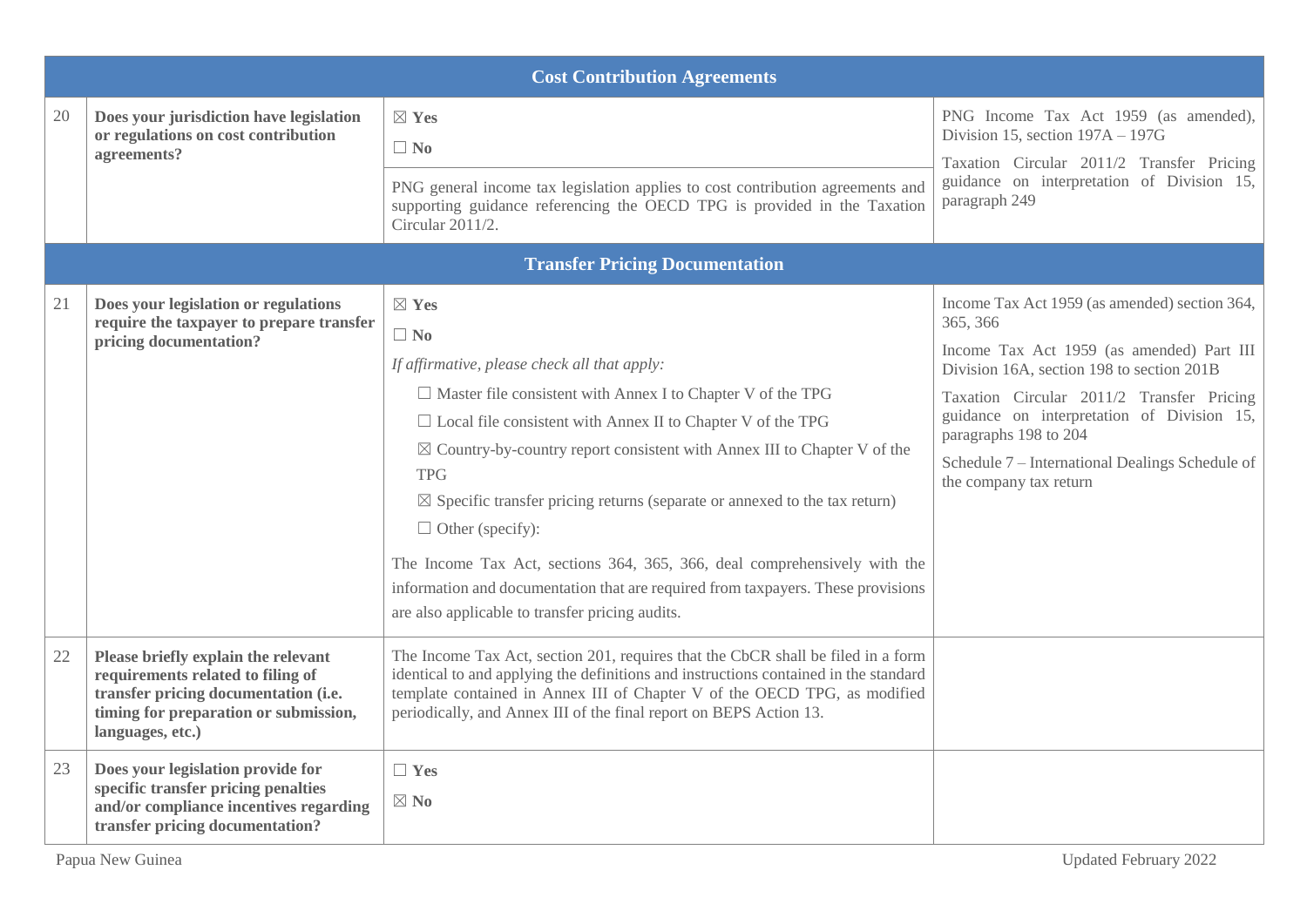| 24 | If your legislation provides for<br>exemption from transfer pricing<br>documentation obligations, please<br>explain.                                | N/A                                                                                                                                                                                                                                                                                            |                                |  |  |  |  |
|----|-----------------------------------------------------------------------------------------------------------------------------------------------------|------------------------------------------------------------------------------------------------------------------------------------------------------------------------------------------------------------------------------------------------------------------------------------------------|--------------------------------|--|--|--|--|
|    |                                                                                                                                                     | <b>Administrative Approaches to Avoiding and Resolving Disputes</b>                                                                                                                                                                                                                            |                                |  |  |  |  |
| 25 | Which mechanisms are available in<br>your jurisdiction to prevent and/or<br>resolve transfer pricing disputes?                                      | Please check those that apply:<br>$\Box$ Rulings<br>$\Box$ Enhanced engagement programs<br>$\Box$ Advance Pricing Agreements (APA)<br>$\Box$ Unilateral APAs<br>$\Box$ Bilateral APAs<br>$\Box$ Multilateral APAs<br>$\boxtimes$ Mutual Agreement Procedures<br>$\Box$ Other (please specify): | Papua New Guinea's MAP Profile |  |  |  |  |
|    |                                                                                                                                                     | Please refer to the OECD MAP Profile of Papua New Guinea.                                                                                                                                                                                                                                      |                                |  |  |  |  |
|    | <b>Safe Harbours and Other Simplification Measures</b>                                                                                              |                                                                                                                                                                                                                                                                                                |                                |  |  |  |  |
| 26 | Does your jurisdiction have rules on<br>safe harbours in respect of certain<br>industries, types of taxpayers, or types<br>of transactions?         | $\Box$ Yes<br>$\boxtimes$ No                                                                                                                                                                                                                                                                   |                                |  |  |  |  |
| 27 | Does your jurisdiction have any other<br>simplification measures not listed in this<br>questionnaire? If so, please provide a<br>brief explanation. | $\Box$ Yes<br>$\boxtimes$ No                                                                                                                                                                                                                                                                   |                                |  |  |  |  |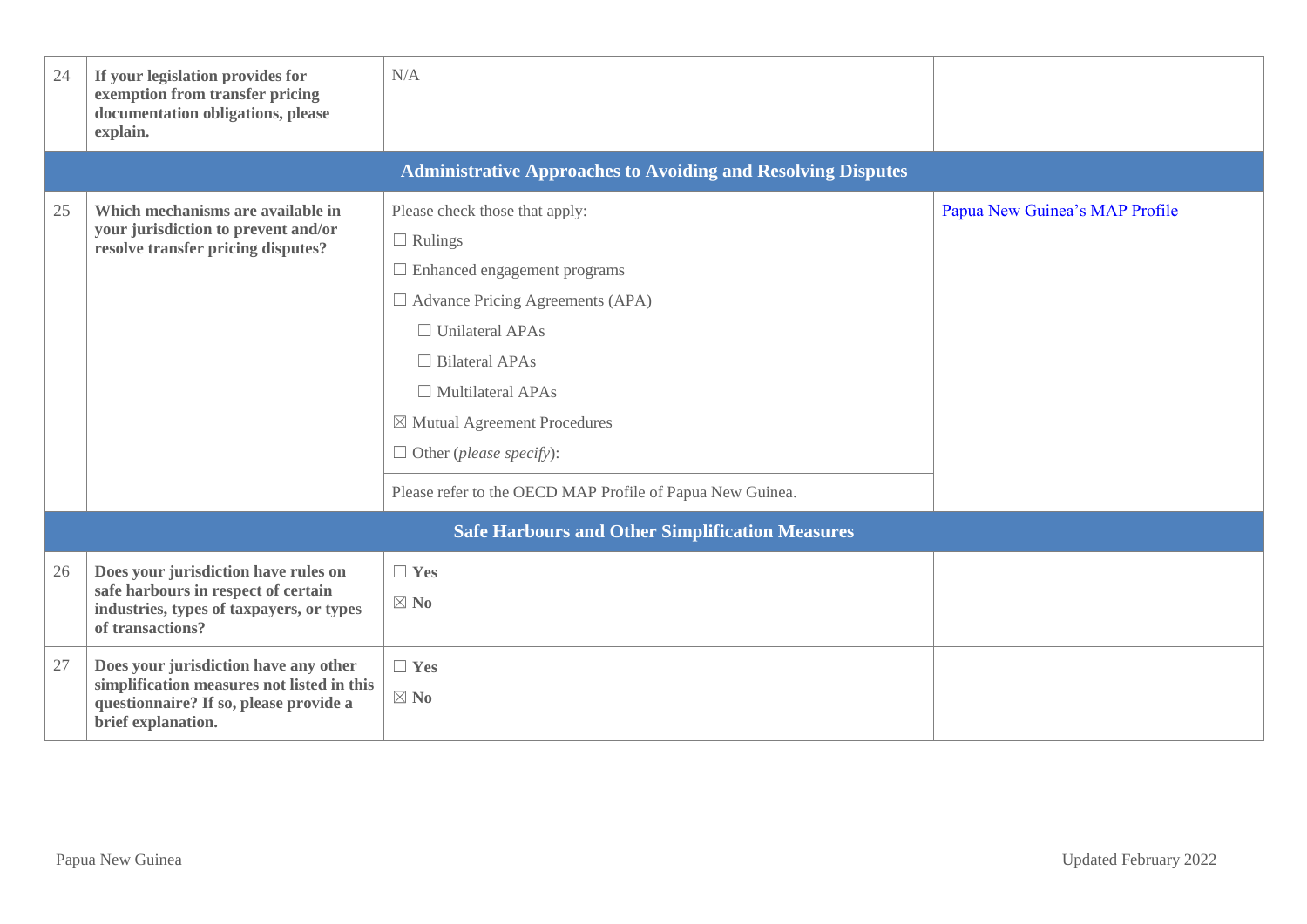|          | <b>Other Legislative Aspects or Administrative Procedures</b>                                                                                                                          |                                                                                                                                                                                                                                                                                                                                                                                                                                                              |  |  |  |  |  |
|----------|----------------------------------------------------------------------------------------------------------------------------------------------------------------------------------------|--------------------------------------------------------------------------------------------------------------------------------------------------------------------------------------------------------------------------------------------------------------------------------------------------------------------------------------------------------------------------------------------------------------------------------------------------------------|--|--|--|--|--|
| 28       | Does your jurisdiction allow/require<br>taxpayers to make year-end<br>adjustments?                                                                                                     | $\boxtimes$ Yes<br>$\Box$ No                                                                                                                                                                                                                                                                                                                                                                                                                                 |  |  |  |  |  |
| 29       | Does your jurisdiction make secondary<br>adjustments?                                                                                                                                  | $\Box$ Yes<br>$\boxtimes$ No                                                                                                                                                                                                                                                                                                                                                                                                                                 |  |  |  |  |  |
|          |                                                                                                                                                                                        | <b>Attribution of Profits to Permanent Establishments</b>                                                                                                                                                                                                                                                                                                                                                                                                    |  |  |  |  |  |
| 30<br>31 | [NEW] Does your jurisdiction follow<br>the Authorised OECD Approaches for<br>the attribution of profits to PEs (AOA)?<br>[NEW] Does your jurisdiction follow<br>also another approach? | $\boxtimes$ Yes<br>In how many tax treaties?<br>PNG follows the AOA in all its existing 11 tax treaties.<br>If yes, how do you implement it in cases, where the old tax treaties do not contain<br>the new version of Article 7 (OECD MTC 2010 and later)<br>$\Box$ No<br>$\Box$ Yes<br>$\boxtimes$ No<br>Provide description of the situations, when the other approach(es) applies and<br>description of the key features of how the approach(es) applies. |  |  |  |  |  |
|          | <b>Other Relevant Information</b>                                                                                                                                                      |                                                                                                                                                                                                                                                                                                                                                                                                                                                              |  |  |  |  |  |
| 32       | Other legislative aspects or<br>administrative procedures regarding<br>transfer pricing                                                                                                | N/A                                                                                                                                                                                                                                                                                                                                                                                                                                                          |  |  |  |  |  |
| 33       | Other relevant information (e.g. whether<br>your jurisdiction is preparing new transfer<br>pricing regulations, or other relevant<br>aspects not addressed in this<br>questionnaire)   | N/A                                                                                                                                                                                                                                                                                                                                                                                                                                                          |  |  |  |  |  |